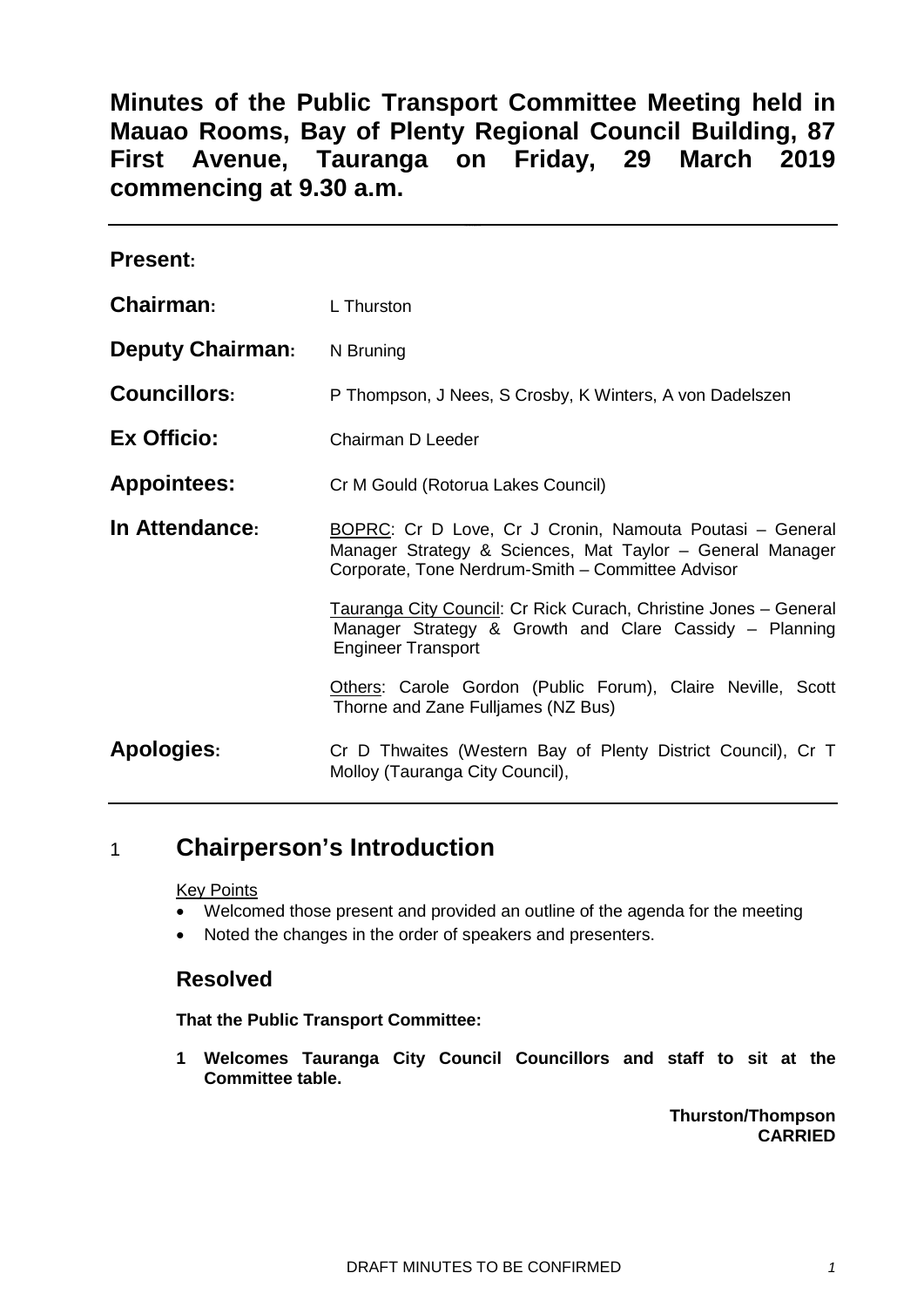# 2 **Apologies**

# **Resolved**

**That the Public Transport Committee:**

**1 Accepts the apologies from Cr D Thwaites (Western Bay of Plenty District Council) and Cr T Molloy (Tauranga City Council) tendered at the meeting.**

> **Thurston/Nees CARRIED**

# 3 **Public Forum**

Nil

# 4 **Acceptance of Late Items**

Nil

# 5 **General Business**

Nil

# 6 **Confidential Business to be Transferred into the Open**

Nil

# 7 **Declaration of Conflicts of Interest**

Nil

# 8 **Reports**

## 8.1 **Public Transport Blueprint - Progress Update**

*PowerPoint Presentation – Reference A3173879*

NZ Bus: Claire Neville - General Manager Operations, Scott Thorne - Chief Commercial Officer and Zane Fulljames, CEO attended the meeting for this item

Key Points of Presentation

- Senior Management
- NZ Bus in Tauranga
- Operational Performance
- Response to Staff Shortages
- **Current Situation**
- **Other Outcomes**
- Plans for the Future
- In Summary.

#### Presenters in Response to Questions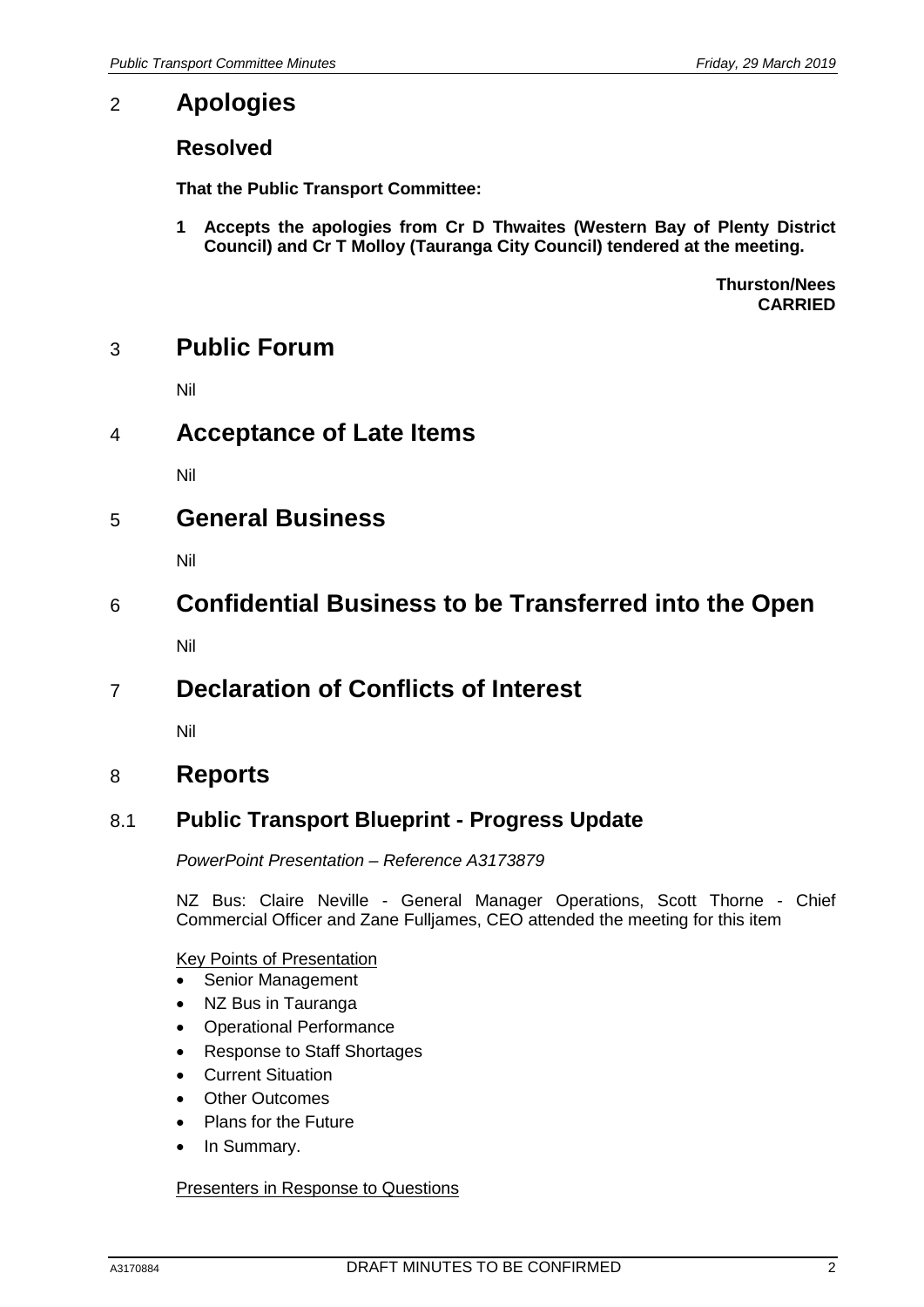- Acknowledged the issues that had faced Tauranga, in particular in February 2019 at the commencement of the school year
- School bus services: had stabilised the workforce; was fully resourced; confident of ability to deliver all contracted services
- New routes: was demonstrating keenness and ability to address issues and was confident of capacity to take on new routes as well as school buses
- Operating a public transport service in Tauranga was different from Wellington and the two markets should not be directly compared
- Health & safety considerations underpinned all their services and if the safety of customers or employees was considered at risk, immediate action would be taken
- The Tauranga e-buses were scheduled for deployment in August 2019
- Had operated e-buses for a number of years and was confident that they met all safety and reliability criteria
- 10.00 am The meeting **adjourned** for the National Remembrance Service undertaken in recognition of the attacks at the mosque in Christchurch on Friday 15 March 2019.

Chairman Leeder provided a eulogy, which was followed by a two-minute silence.

10.07 am - The meeting **reconvened**.

Presenters in Response to Questions - *Continued*

- The agreement with Council did not specify that living wage would be adhered to at all times, rather it was part of the initial recruitment process
- All the drivers seconded from Auckland had now returned
- Hoped that the significant effort made to address the issues would assist in rebuilding the trust in NZ Bus
- The possibility of operating the school bus service as a separate fleet could be further explored.

Key Points – Members

- Concerned that NZ Bus would not be able to meet contractual obligations if the school bus service was re-allocated from the other (temporary) providers
- There had been a significant loss of confidence by the community and it would take considerable effort to rebuild the trust.

## **Resolved**

#### **That the Public Transport Committee:**

**1 Receives the report, Public Transport Blueprint - Progress update.**

**Thurston/von Dadelszen CARRIED**

10.30am – The meeting **adjourned**.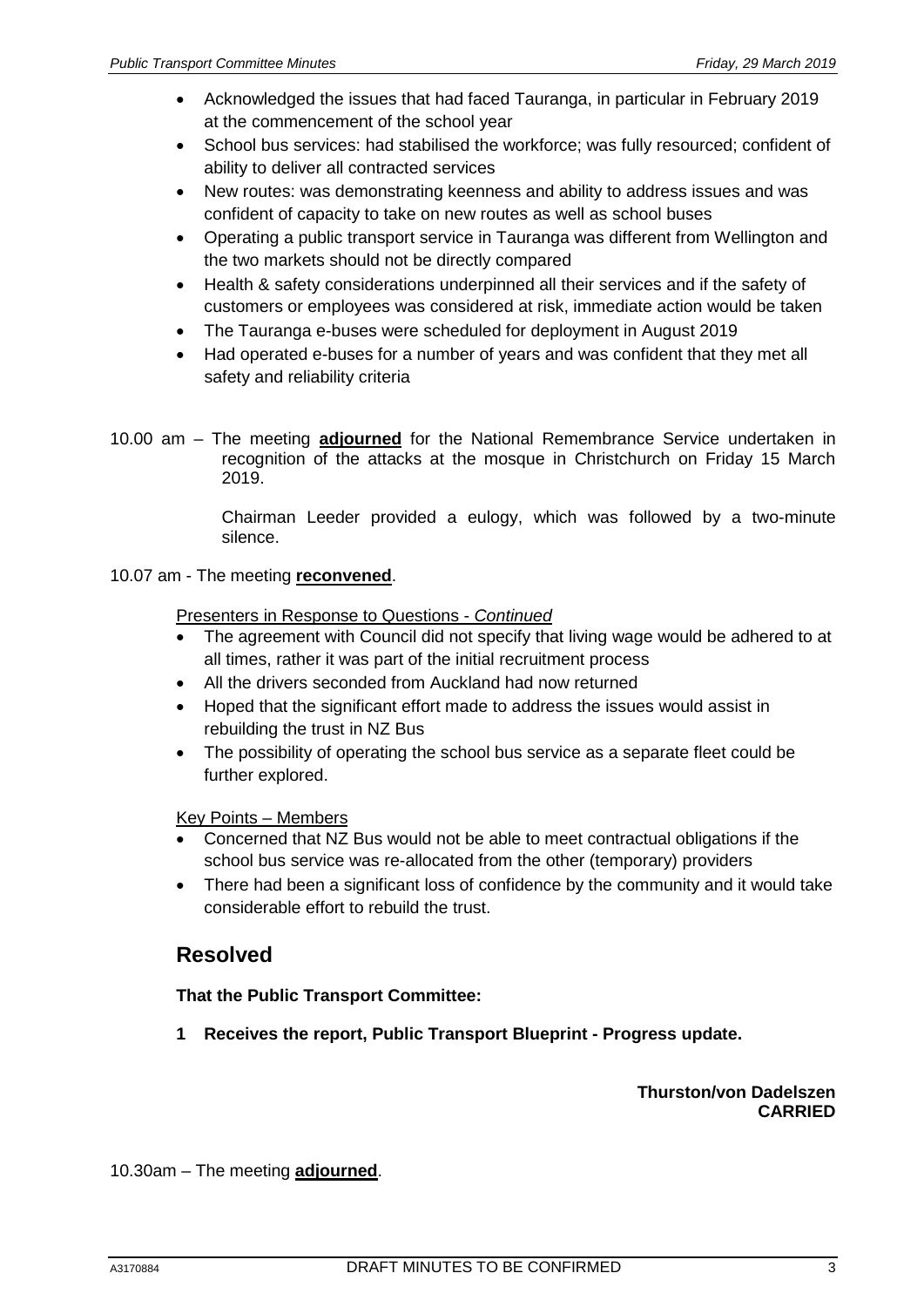#### 10.45am – The meeting **reconvened**.

# 8.2 **Engaging Older People in Transportation Planning**

#### *PowerPoint Presentation – Reference A3173910*

Carole Gordon presented this item.

#### Key Points of Presentation

- The View Shaft
- **Methodology**
- Cultural Identity
- Project Strategic Relevance not business as usual
- Participant Age Range 60% Over 75 Years 38% Over 80 Years
- Elder Insights:
	- Main travel destinations
	- Modes of transport used
	- Policy and Planning
	- What did elders say
- Opportunity.

#### Presenter in Response to Questions

- There was a different 'language' in the transport arena as the world population aged
- The impact of an aging population on the existing transport systems should be considered an opportunity, rather than a challenge
- In Tauranga, Maori and Pacifica people were traditionally not bus users, which could have a number of causes, e.g. lack of bus stops near marae
- Transfers were considered a significant barrier to elderly bus users.

## **Resolved**

**That the Public Transport Committee:**

**1 Receives the report, Engaging Older People in Transportation Planning.**

#### **Von Dadelszen/Thompson CARRIED**

## 8.3 **Network Planning, Service Delivery and Infrastructure**

*PowerPoint Presentation – Reference A3169047*

Namouta Poutasi – General Manager Strategy & Sciences and Garry Maloney – Transport Policy Manager presented this item.

#### Key Points of Presentation

- Outline
- **Context**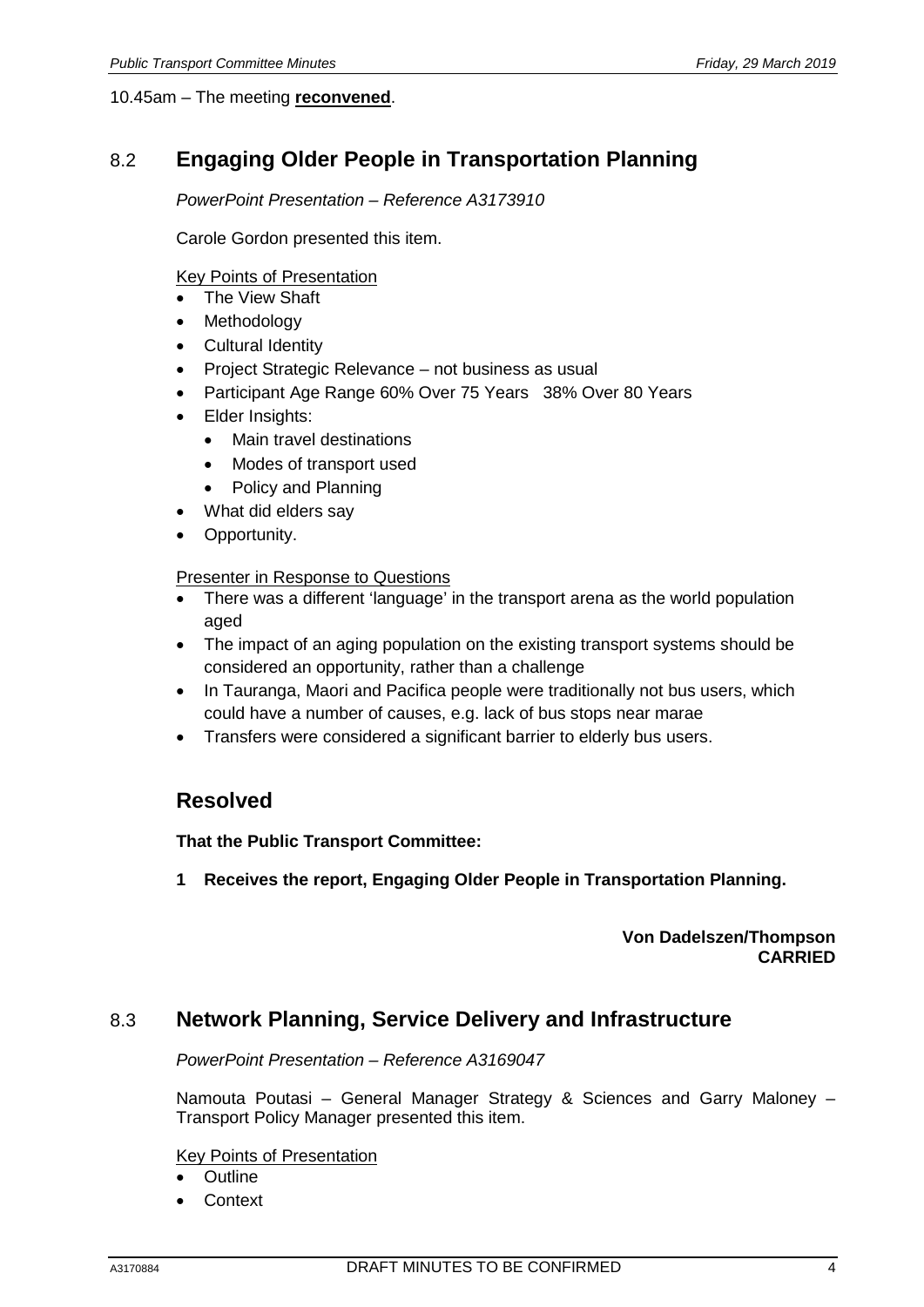- Top 10 Cross Sector Vehicle Trip Demands During the AM Peak Period
- What happened
- Phases Timeframe
- Phase 1 Fix School Buses
- Phase  $2 -$  Route 36 & 70.

#### Presenters in Response to Questions

- Phase 1 had generated positive feedback from both parents and schools
- Currently there were three service providers for the school bus service
- If NZ Bus could adequately demonstrate their ability to operate the dedicated school buses, the service could be transferred back
- The Public Transport Blueprint encouraged secondary students to use public buses for school travel
- Maintaining dedicated school buses through separate contracts could be an option
- Phase 3 review would consider the entire network and the impact of the changes.
- 11.30 am Cr Winters **withdrew** from the meeting.

Key Points – Members

- The introduction of the Public Transport Blueprint had reduced the number of dedicated school buses, however they had been reinstated following the issues of February 2019
- Sought certainty around retaining the dedicated school bus service.

## **Resolved**

**That the Public Transport Committee:**

**1 Receives the report, Network Planning, Service Delivery and Infrastructure.**

#### **Thurston/von Dadelszen CARRIED**

## 8.4 **Tauranga City Council - Public Transport Infrastructure Update**

*PowerPoint Presentation – Reference A3175696*

Christine Jones – General Manager Strategy & Growth and Clare Cassidy – Planning Engineer Transport, Tauranga City Council presented this item.

Key Points of Presentation

- TCC Public Transport infrastructure update
- Delivering PT Infrastructure
- Improvements to high use stops and pedestrian access
- Infrastructure in the Blueprint
- Cameron Road
- Tauriko Interchange
- Polytech Interchange
- Hairini Interchange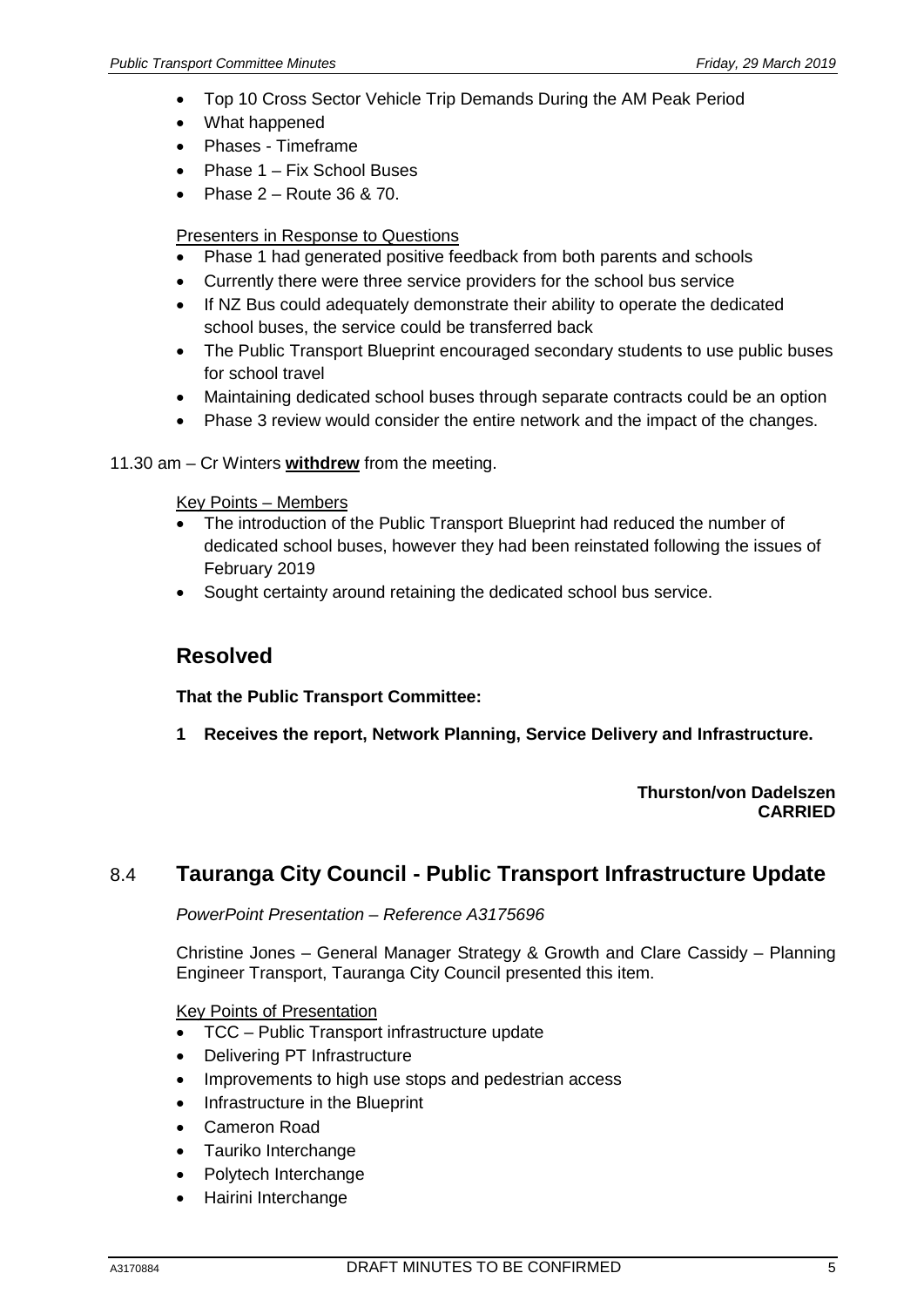- Greerton Interchange
- Bayfair Interchange
- Improving high use stops
- Additional requirements identified through the DBC process
- Additional Work
	- Mount Drury
	- **Brookfield**
	- Improving access
	- New stops and shelters
	- Arataki
	- 15<sup>th</sup> Avenue
	- Maunganui Road
- Additional projects
- Additional planning underway
- Summary of progress
- Moving forward.

#### Presenters in Response to Questions

- When land purchase was required for major infrastructure, but the landowners were not comfortable to sell, a Public Works Act process could be initiated. However, this was a protracted process and there was no guaranteed outcome
- All the listed projects had been allocated funding in TCC's 2018-28 Long Term Plan
- No decision had been made with regards to a dedicated bus lane on Cameron Road between the CBD and the Hospital
- Had contacted all business owners along Cameron Road who would be affected by changes in road design. These initial conversations had provided an opportunity to assess the need for further engagement
- The proposed Greerton Interchange design would result in a loss of three mature cherry trees and some parking spaces
- Two reviews were currently underway on the Greerton roading changes:
	- Assessment of the engagement and communication with the community
	- Did the final design meet expected and intended outcomes
- The original Bayfair Interchange location could not proceed due to issues around privately owned land, which meant a temporary solution in Links Avenue had to be established. Unless the land issue could be resolved, the Bayfair Interchange project would be significantly delayed
- Differing KPIs and thresholds in projects that traversed various authorities made independent decision making challenging
- TCC's Infrastructure Development Code was undergoing review and the updated version would include pre-planning for multi-modal transport within subdivisions
- Benchmarks for past developments should not automatically set the standard for the future.

#### Key Points – Members

• A number of the changes in the Public Transport Blueprint were based on the provision of interchanges, e.g. Brookfield Interchange, which, if significantly delayed, would become a major issue.

# **Resolved**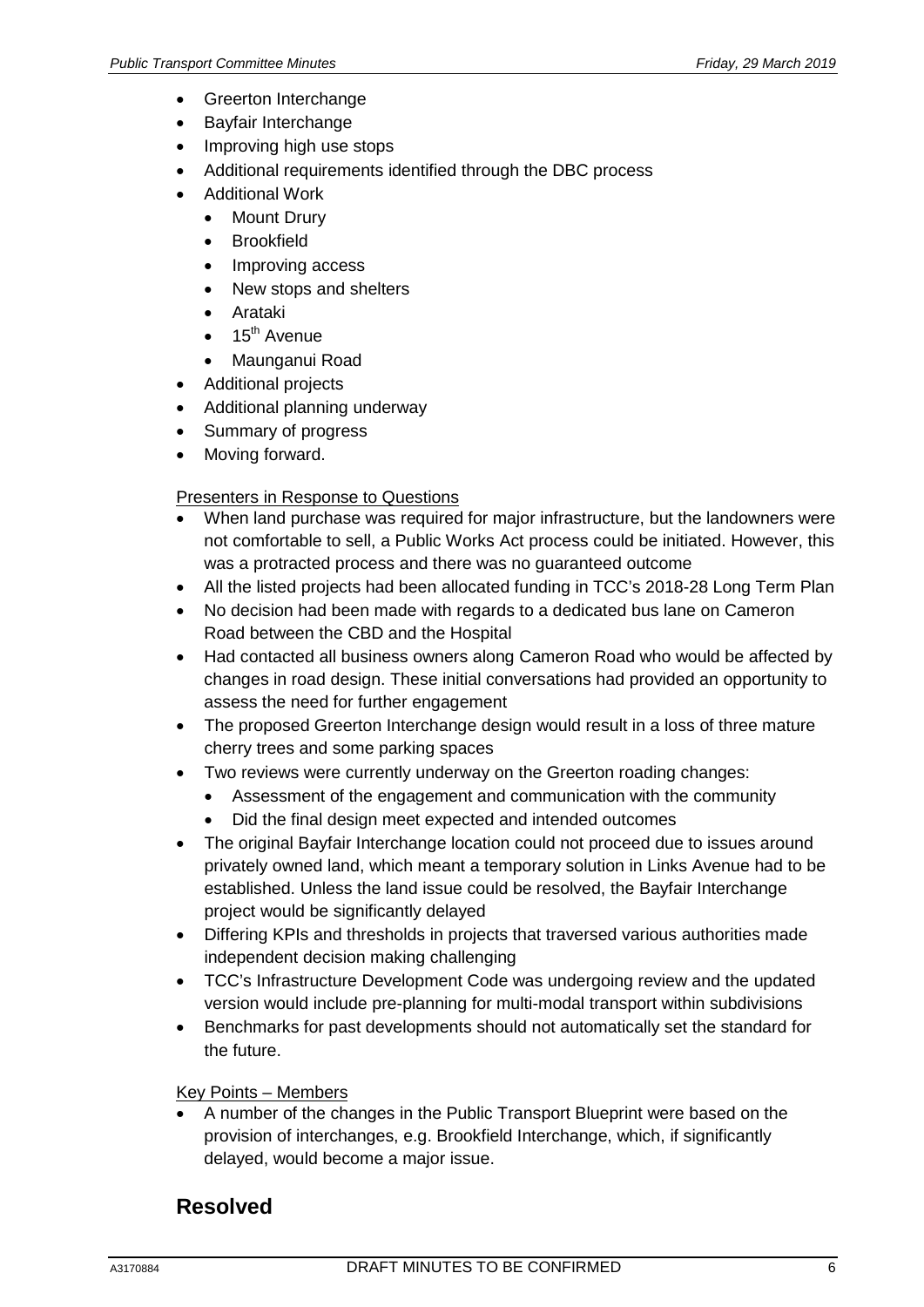**That the Public Transport Committee:**

**1 Receives the report, Tauranga City Council - Public Transport Infrastructure Update.**

> **Thurston/von Dadelszen CARRIED**

## 8.5 **Total Mobility Solution**

#### **Resolved**

**That the Public Transport Committee:**

**1 Receives the report, Total Mobility Solution.**

#### **Thurston/von Dadelszen CARRIED**

## 8.6 **Other Matters of Interest**

#### **Resolved**

**That the Public Transport Committee:**

**1 Receives the report, Other Matters of Interest.**

**Thurston/von Dadelszen CARRIED**

- 12.55 pm The meeting **adjourned**.
- 1.25 pm The meeting **reconvened**

# 9 **Previous Minutes**

# 9.1 **Public Transport Committee Minutes - 08 February 2019**

#### **Resolved**

**That the Public Transport Committee:**

**1 Confirms the Public Transport Committee Minutes - 08 February 2019**

**Gould/Thompson CARRIED**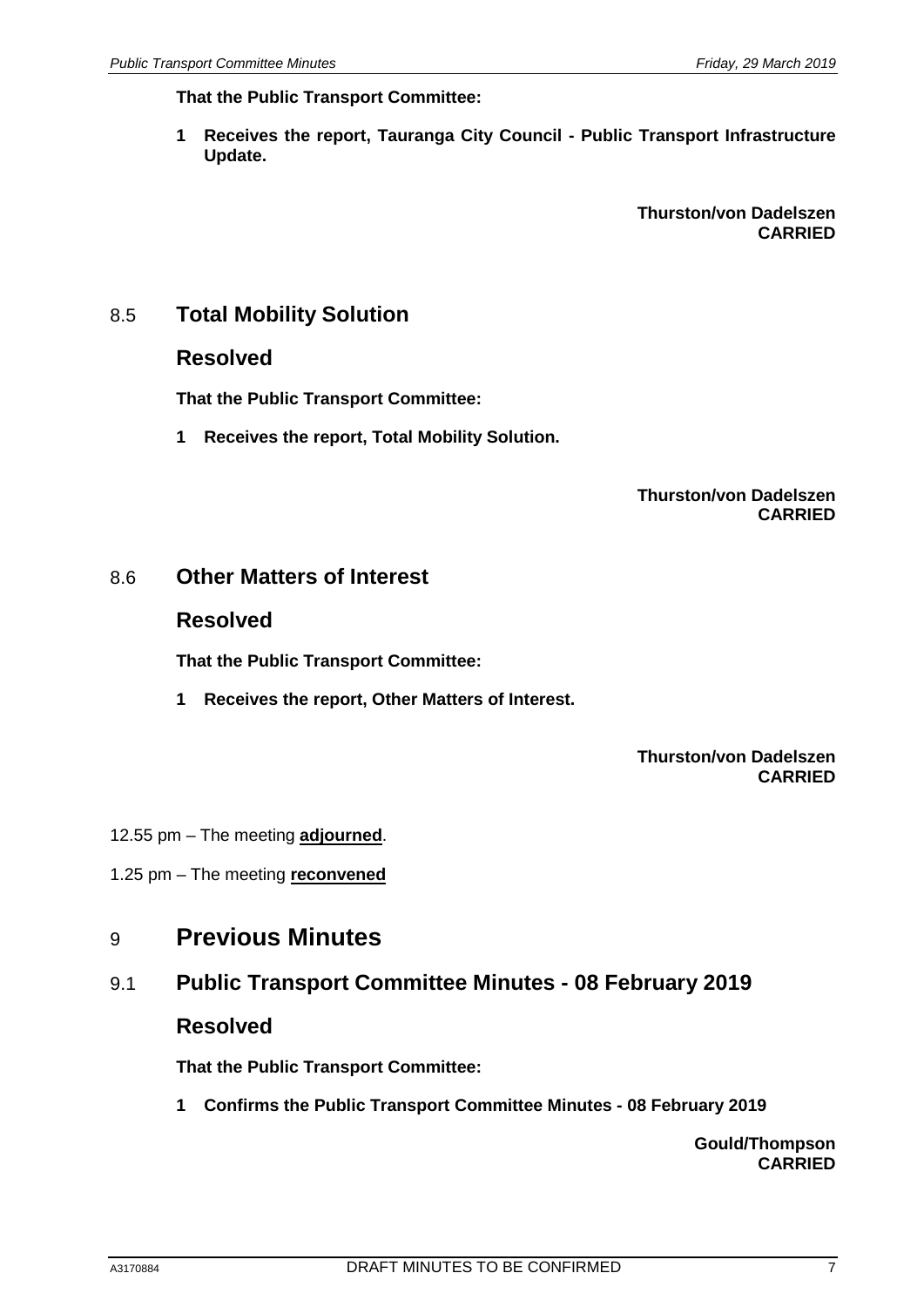# 9.2 **Tauranga Bus Network Review (Phase 3) - Scope of Works**

*PowerPoint presentation – Reference A3169047*

Namouta Poutasi – General Manager Strategy & Sciences and Garry Maloney – Transport Policy Manager presented this item.

Key Points

- **Tauranga Review Phase 3 Scope**
- Phase 3 Network review
- Other change requests
- Phase 3 Network review principles
- Strategic Review vs Network Review
- Preferred Network Review Option 2.

1.40pm - Cr Cronin **withdrew** from the meeting.

#### In Response to Questions

- Review of the SuperGold card validity hours was not expected to be a significant piece of work, however NZTA's current position was that the hours could not be changed as it impacted on the allocation of bulk funding
- Public Transport gross patronage had increased for urban services; reduced for school buses and increased overall
- Option 2 was consistent with the planned March 2019 review
- The changed Blueprint had only operated for four months and was still in the settling-in phase.
- 1.53 pm Chairman Leeder **withdrew** from the meeting.

Key Points – Members

- A significant part of the Tauranga congestion issue was due to commuter traffic from the wider Bay of Plenty
- The review should consider the particular needs of an aging population, rather than solely focus on commuter traffic.

#### Staff Follow-up

• Include the changed assumptions in the review, e.g. around TCC infrastructure, dedicated school buses etc.

## **Resolved**

**That the Public Transport Committee:**

- **1 Receives the report, Tauranga Bus Network Review (Phase 3) - Scope of Works.**
- **2 Approves Phase 3 - Option 2 network review as described in Sections 3.2.2 and 3.2.3 of the agenda report.**
- **3 Notes the Phase 3 network review staging timeline in section 6 of the agenda report; and proposed community engagement in section 4 of the agenda report.**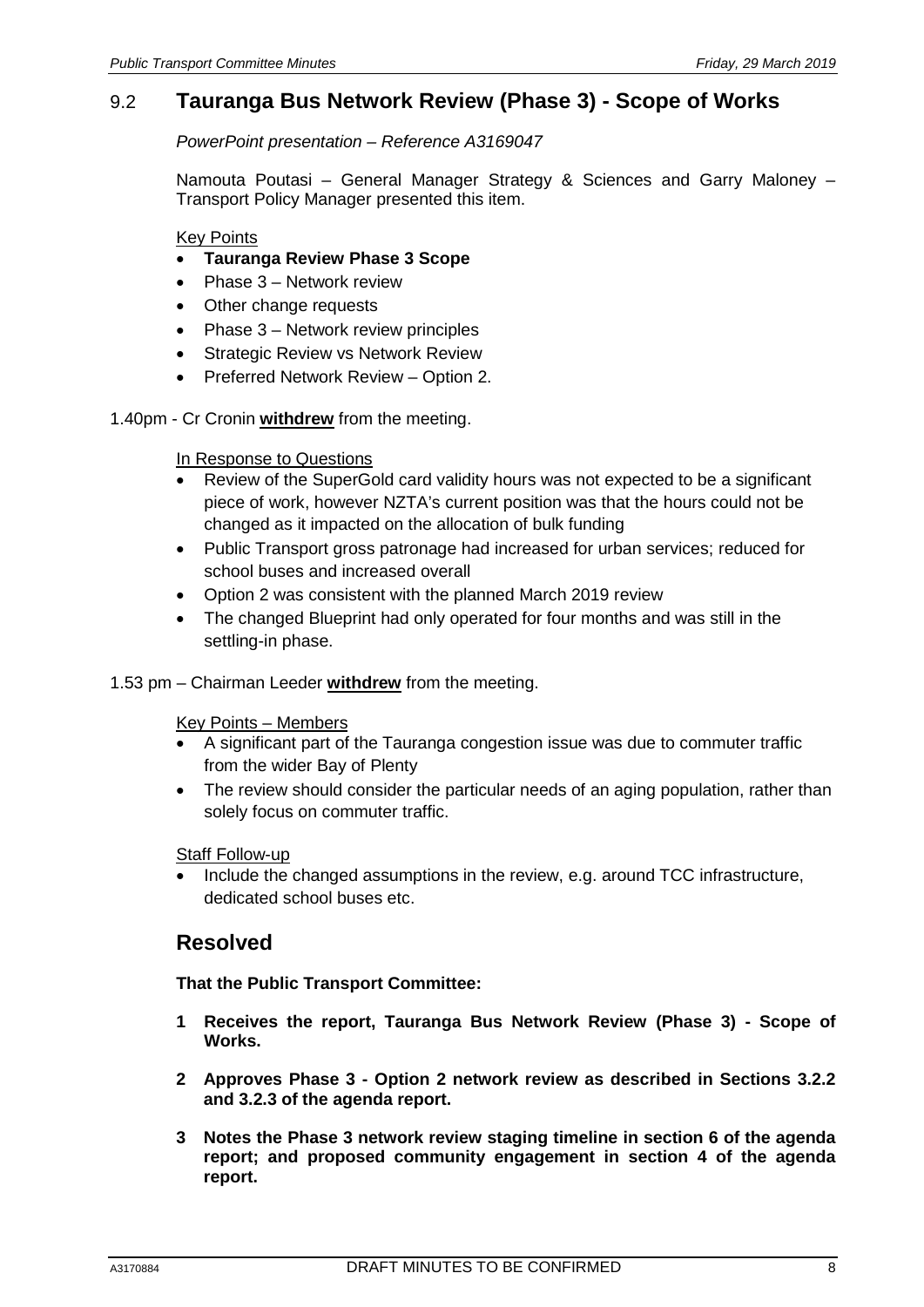- **4 The Network Review will include:**
	- **Identifying the differences in assumptions going forward from the assumptions on which the Blueprint was based on (including separate versus integrated school services, environment and customer behaviour)**
	- **Assessing whether these differences may have a significant impact on the philosophy and approach underlying the Blueprint**
	- **If significant impact, then strategically review that element.**

**Thurston/von Dadelszen CARRIED**

## 9.3 **Public Excluded Section**

#### **Resolved**

**Resolution to exclude the public**

**THAT the public be excluded from the following parts of the proceedings of this meeting.**

**The general subject of each matter to be considered while the public is excluded, the reason for passing this resolution in relation to each matter, and the specific grounds under section 48(1) of the Local Government Official Information and Meetings Act 1987 for the passing of this resolution are as follows:**

| <b>General Subject of Matter to</b><br>be Considered                                                             | Reason for passing this<br>resolution in relation to this<br>matter | <b>Grounds under Section</b><br>48(1) LGOIMA 1987 for<br>passing this resolution |
|------------------------------------------------------------------------------------------------------------------|---------------------------------------------------------------------|----------------------------------------------------------------------------------|
| <b>Tauranga Bus Contracts -</b><br><b>Further Response to</b><br><b>Feedback for Services to</b><br><b>Matua</b> | To carry out commercial<br>and industrial negotiations              | Good reason for<br>withholding exists under<br>Section 48(1)(a)                  |
| <b>Public Excluded Public</b><br><b>Transport Committee</b><br>Minutes - 08 February 2019                        | Refer to the relevant section<br>of the open minutes                | Good reason for<br>withholding exists under<br>Section $48(1)(a)$                |

**THAT Cr Rick Curach, Christine Jones – General Manager Strategy & Growth and Clare Cassidy – Planning Engineer Transport (Tauranga City Council) be permitted to stay after the public has been excluded due to their knowledge of the reports under discussion.**

> **Thurston/Thompson CARRIED**

## **The meeting closed at 2.19 pm**